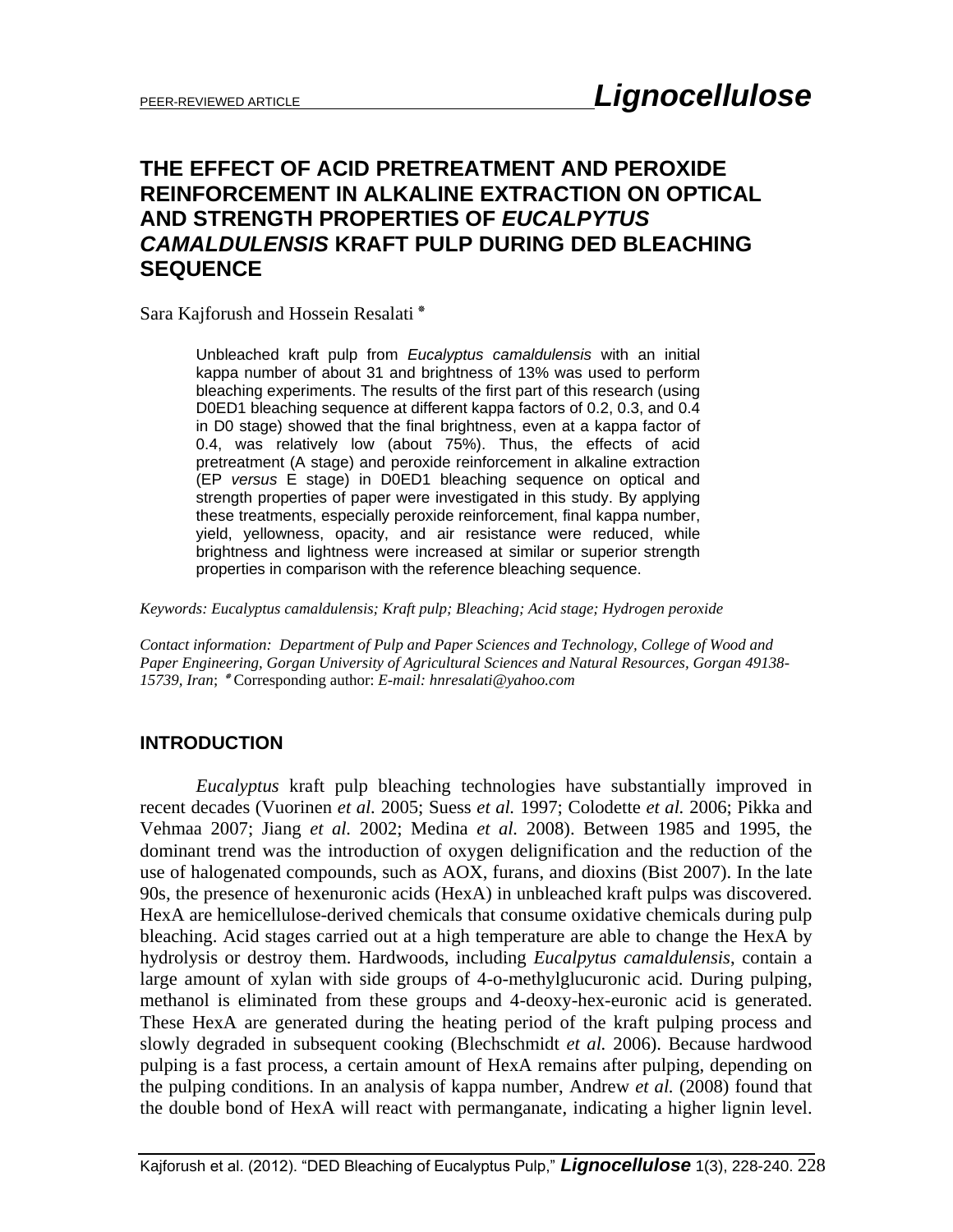Three to seven kappa units of unbleached hardwood pulps may be attributed to HexA, not lignin. This may affect the bleaching process and the performance of bleaching chemicals. The double bond of HexA will react with electrophilic bleaching chemicals, like chlorine dioxide, and reduce their efficiency.

Hexenuronic acid can be degraded under acidic conditions in a hydrolysis reaction, which requires an elevated temperature and a low pH. However, cellulose is sensitive to acid hydrolysis, and uncontrolled acid treatment may lead to reduced yield, viscosity, and pulp quality (Marechal *et al.* 1993). The main reaction products of acid hydrolysis of HexA are formic acid, furancarboxylic acid, and 5-formyl furancarboxylic acid. These acids are water-soluble and are easily washed off after hydrolysis (Teleman *et al.* 1996).

The oxidation of lignin with chlorine dioxide generates a large amount of low molecular weight lignin fragments, which are water-soluble under alkaline conditions. Hydrogen peroxide is used to reinforce the alkali extraction stage. At alkaline pH, hydrogen peroxide is in equilibrium with the perhydroxyl anion, the active compound in bleaching reactions. The perhydroxyl anion acts as a nucleophile, adds to quinine structures, and eliminates side chains from lignin (Gierer 1982). The resulting oxidized compounds, carboxylic acids, are more hydrophilic and more soluble, better facilitating their extraction (Gierer 1982). The use of hydrogen peroxide during alkali extraction results in a further decrease of the kappa number by up to 2 units and/or an increase of brightness by up to 10 points (Suess and Davies 2006), compared to the alkaline extraction stage without the use of hydrogen peroxide.

An option for bleaching *Eucalyptus* kraft pulp in fewer steps, the combination of acid hydrolysis of HexA with chlorine dioxide delignification (DAhot -P), was studied by Suess and Moodley (2002). They found that with very high charges of chlorine dioxide, it was possible to reach 90% ISO brightness. However, the resulting viscosity was low at a lower yield as a result of the extended treatment at low pH and high temperature. Thanh Nhan (2004) found that it was possible to achieve a final brightness of 89-90% ISO using an ODEpD bleaching sequence in their study on the influence of bleaching sequence and conditions on *Eucalyptus camaldulensis* kraft pulp properties. They reported that at a higher temperature and longer reaction time in D0 stage, more HexA was removed with higher brightness stability, but lower pulp viscosity.

In a previous study, a D0ED1 bleaching sequence was studied at different kappa factors (0.2, 0.3, and 0.4) in D0 stage (Resalati *et al.* 2012). The results showed that the final brightness of the DED bleached eucalypt kraft pulp, even at a kappa factor of 0.4, was relatively low (about 75%). Thus, the effects of acid pretreatment (A stage) and peroxide reinforcement in alkaline extraction (EP *versus* E stage) on optical and strength properties were investigated in this study. In other words, the bleaching sequences ADED, DEPD, and ADEPD were compared to the reference DED bleaching sequence, at a constant kappa factor of 0.4 in D0 stage.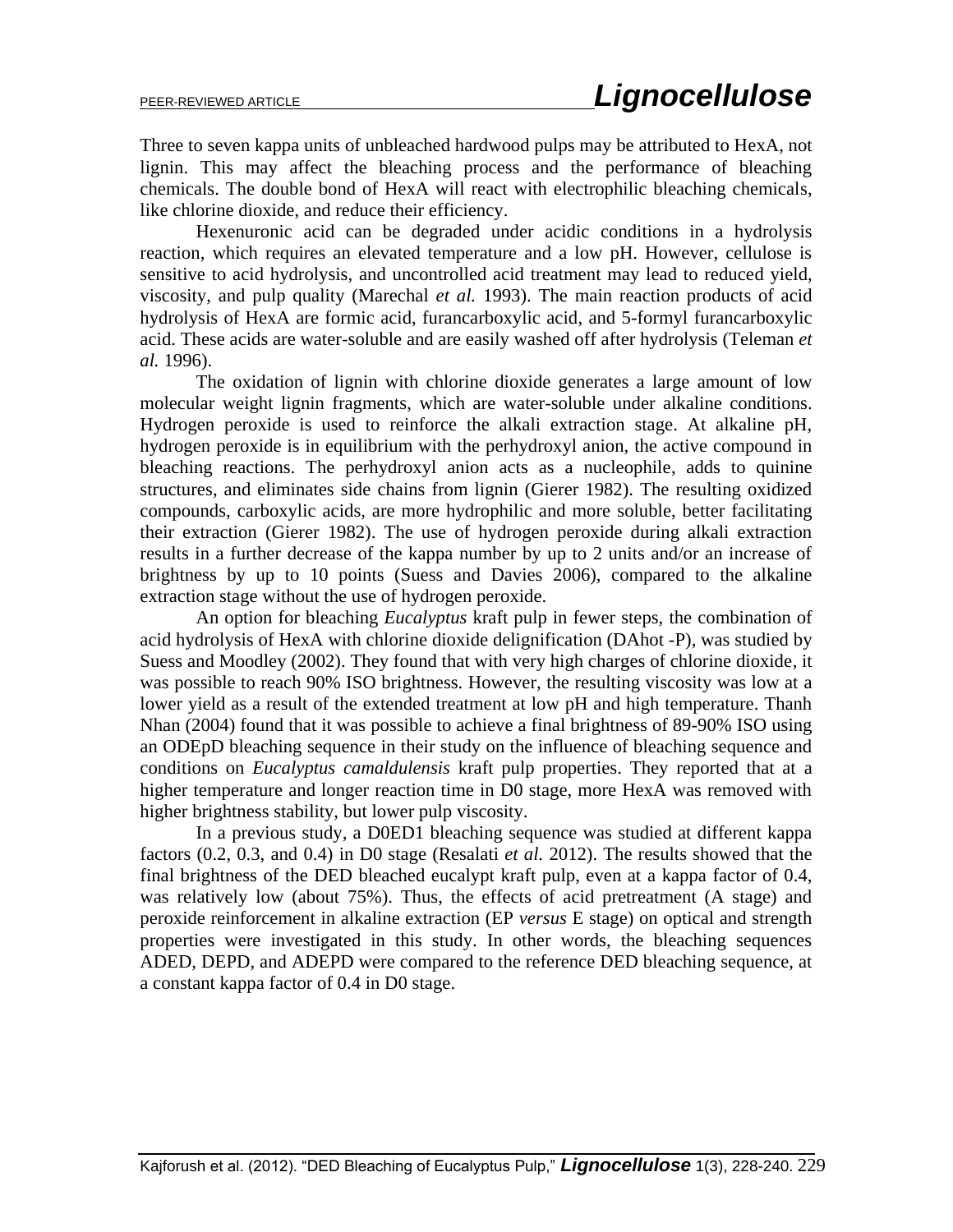#### **EXPERIMENTAL**

The randomly selected trees of *Eucalyptus camaldulensis*, cut in the yard of Gorgan University, were debarked manually and converted into chips with dimensions of  $5 \times 15 \times 20$  mm with the use of a saw. After their moisture content was calculated, the air-dried chips were collected in plastic bags. Under cooking conditions 25% sulfidity, 26% active alkali as NaOH, 0.15% AQ, 165 °C cooking temperature, and L:W = 6:1, kraft pulping was done using 100 g OD chips at variable cooking times up to 4 h. The details of the cooking conditions can be found in a previous work (Resalati *et al.* 2012).

Kraft pulps were washed with tap water on a 200 mesh screen and pulp yield was determined gravimetrically. Unbleached kraft pulp with an initial kappa number of about 31 and brightness of 13% was selected to perform the bleaching experiments. Based on sommerville screen analysis, the shives content of the selected pulp was negligible for conducting the bleaching experiment. The bleaching trials were done in plastic bags and the experimental conditions for various stages in bleaching sequences of ADED, DEPD, and ADEPD in comparison with reference DED, at constant kappa factor of 0.4 in D0 stage, are shown in Table 1. Pulp and paper properties were determined using TAPPI standards, such as: kappa number T236 0m-99, air resistance T536 om-96, burst T515 om-92, tensile T525 om-96, tear T414 om-04, brightness T217 os-48, and opacity T245om-96.

| <b>TWND III EXPORTITIONIAL OUTRIGHOND TOP VANDAD DIDAOITING ORGOO</b> |             |                         |      |      |     |
|-----------------------------------------------------------------------|-------------|-------------------------|------|------|-----|
| <b>Bleaching conditions</b>                                           |             | <b>Bleaching stages</b> |      |      |     |
|                                                                       |             | Α                       | D0   | E/Ep | D1  |
| Kappa factor                                                          |             |                         | 0.4  |      | 0.1 |
| Reaction time, min                                                    |             | 60                      | 60   | 60   | 120 |
| Chlorine dioxide                                                      |             |                         | 12.5 |      | 3.1 |
| as active chlorine, %                                                 |             |                         |      |      |     |
| Hydrogen peroxide, %                                                  |             |                         |      | 0.70 |     |
| Sodium hydroxide, %                                                   |             |                         |      | 0.75 |     |
|                                                                       | DED         |                         | 4.4  | 12.6 | 4.6 |
| End<br>pH                                                             | ADED        | 2.5                     | 4.3  | 12.8 | 4.6 |
|                                                                       | <b>DEpD</b> |                         | 4.4  | 12.6 | 4.7 |
|                                                                       | ADEpd       | 2.5                     | 4.3  | 12.7 | 4.7 |

**Table 1.** Experimental Conditions for Various Bleaching Stages

Pulp consistency: 10%, reaction temperature: 70 °C, all chemical charges based on OD pulp

### **RESULTS AND DISCUSSION**

The kappa number, or residual lignin, in DED bleached pulp depends on the initial kappa number of unbleached pulp and the kappa factor, or chlorine dioxide charge as available chlorine. Although it is a hardwood species, *Eucalyptus camaldulensis* has an exceptionally high lignin content, similar to softwoods (Dutt and Tyagi 2011). The bleachable kraft pulp from this species also has a high kappa number (about 30) at screened pulp yield of about 40%. Thus, in case of not using oxygen delignification, a higher kappa factor may be needed in order to obtain a high brightness in the DED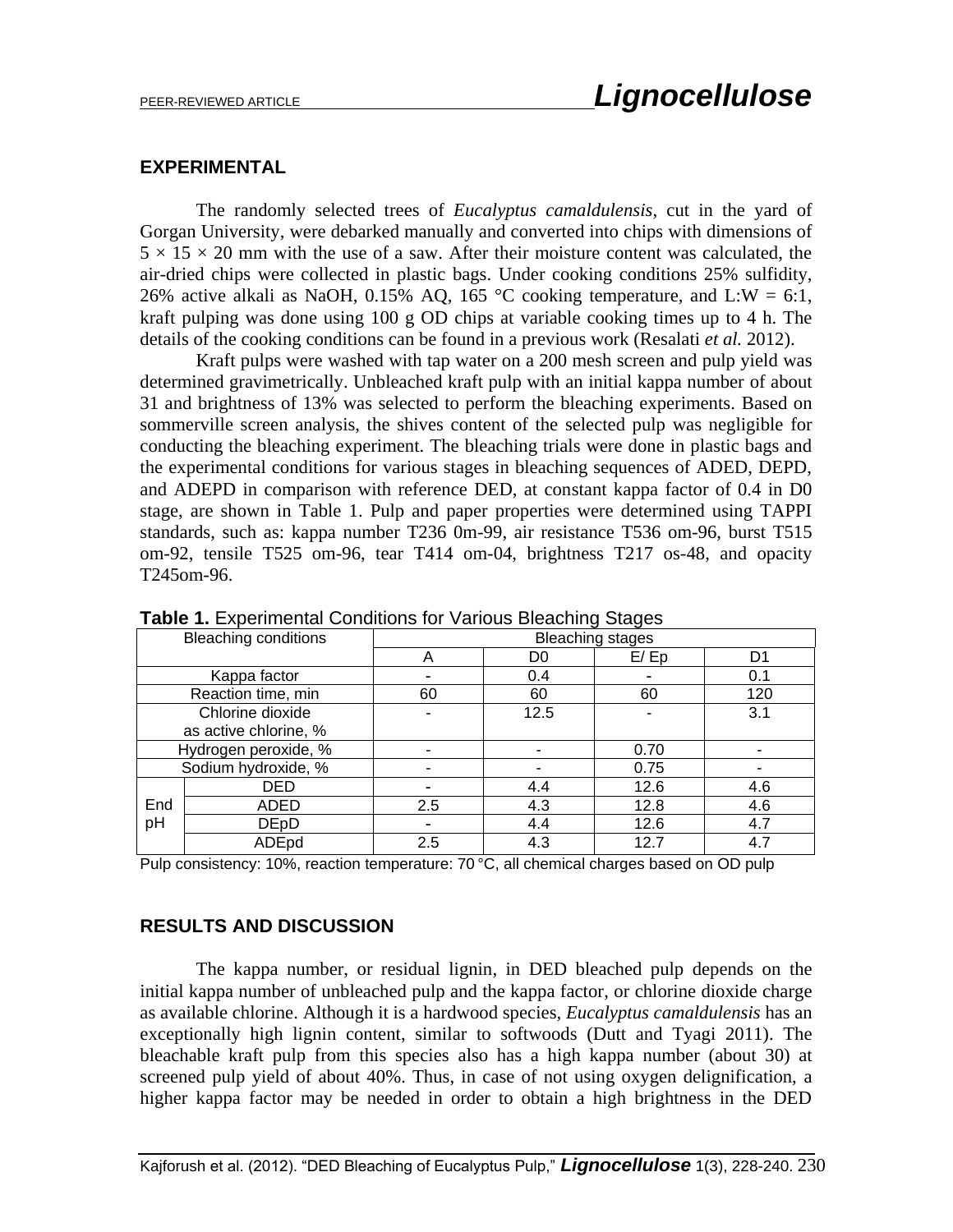bleaching sequence. Therefore, in case of *Eucalyptus camaldulensis*, the final brightness of DED bleached pulp even at the high kappa factor of 0.4 in D0 stage was 75%, which is relatively low (Resalati *et al.* 2012). Hexenuronic acids (HexA) are generated from xylan chains during kraft pulping, especially in hardwood species rich in xylans, including *E. camaldulensis*, which is relatively stable under alkaline conditions (Marechal 1993). HexA groups not only consume potassium permanganate during kappa number determination and lead to an unreal residual lignin content, but they also consume chlorine dioxide and reduce its efficiency in such a way that the final brightness is lower at a specified kappa factor (Andrew *et al.* 2008).

### **Bleached Pulp Yield and Kappa Number**

The effects of acid pretreatment (A stage) and peroxide reinforcement in alkaline extraction (EP *versus* E stage) on the final bleached pulp yields and kappa number are shown in Figs. 1 and 2.



**Fig. 1.** Effect of acid pretreatment and peroxide reinforcement in alkaline extraction stage on the final kappa number of DED bleached pulp



**Fig. 2.** The effect of acid pretreatment and peroxide reinforcement in alkaline extraction stage on the final pulp yield of DED bleached pulp (based on OD chips)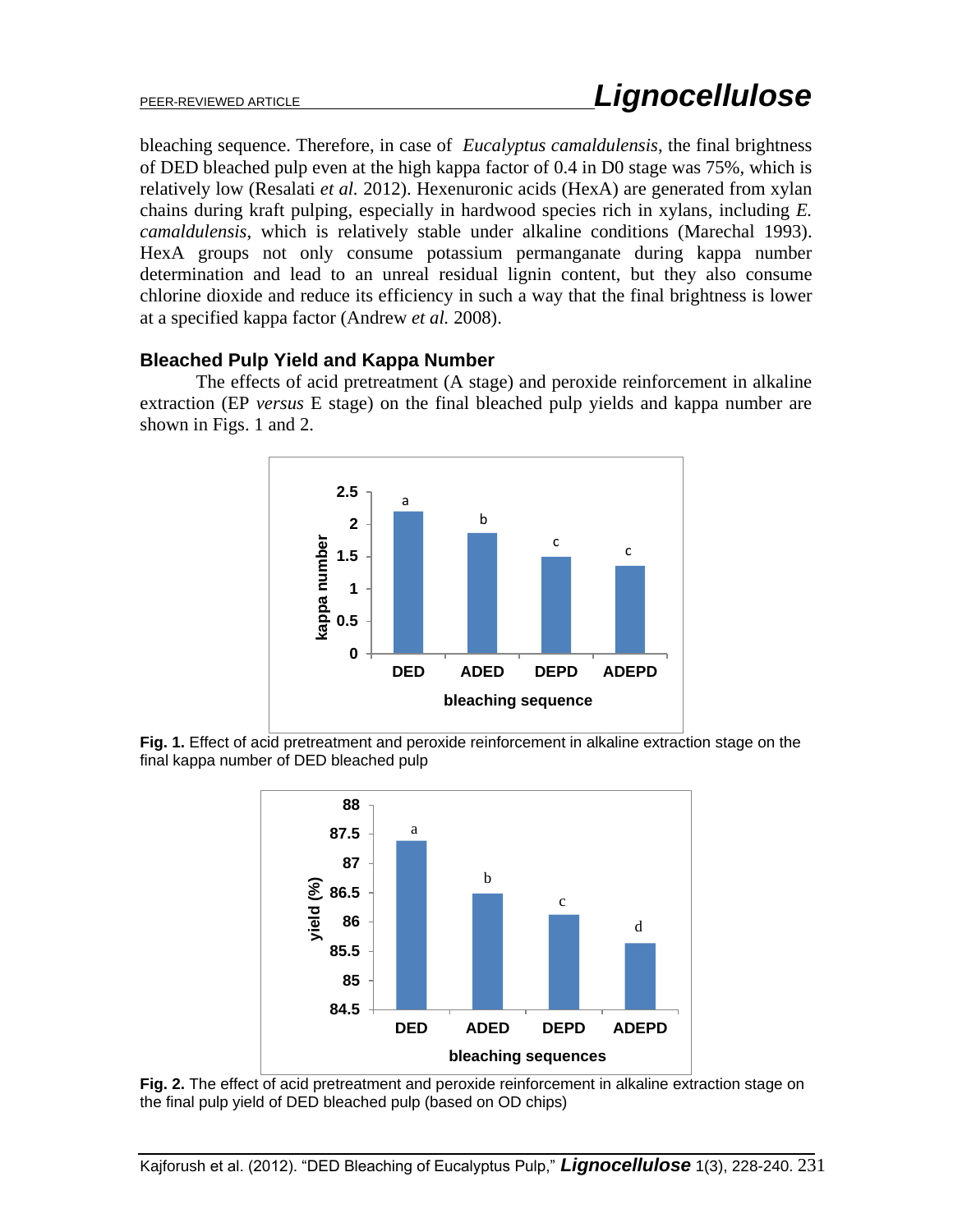Both bleached pulp yield and kappa number were reduced by either acid pretreatment or hydrogen peroxide reinforcement in alkaline extraction, but the rate of reduction in pulp yield was more pronounced than kappa number. The effect of hydrogen peroxide reinforcement on bleached pulp yield and kappa reduction was greater than acid pretreatment. The higher yield loss in the case of hydrogen peroxide reinforcement could be due to increased chemical reaction and oxidations leading to higher alkali-catalyzed dissolution of lignin and hemicelluloses. Compared to the reference DED sequence, the differences in kappa and yield reductions in ADED, DEPD, and ADEPD bleaching sequences were statistically meaningful at 99% confidence level.

### **Brightness and Yellowness**

**79** c **78** orightness (%) **brightness (%) 77** b **76** a a **75 74 73 DED ADED DEPD ADEPD bleaching sequences**

The effects of acid pretreatment and peroxide reinforcement in alkaline extraction on the bleached pulp brightness and yellowness are shown in Figures 3-4.

**Fig. 3.** The effect of acid pretreatment and peroxide reinforcement in alkaline extraction stage on the final pulp brightness of DED bleached pulp



**Fig. 4.** The effect of acid pretreatment and peroxide reinforcement in alkaline extraction stage on the final pulp yellowness of DED bleached pulp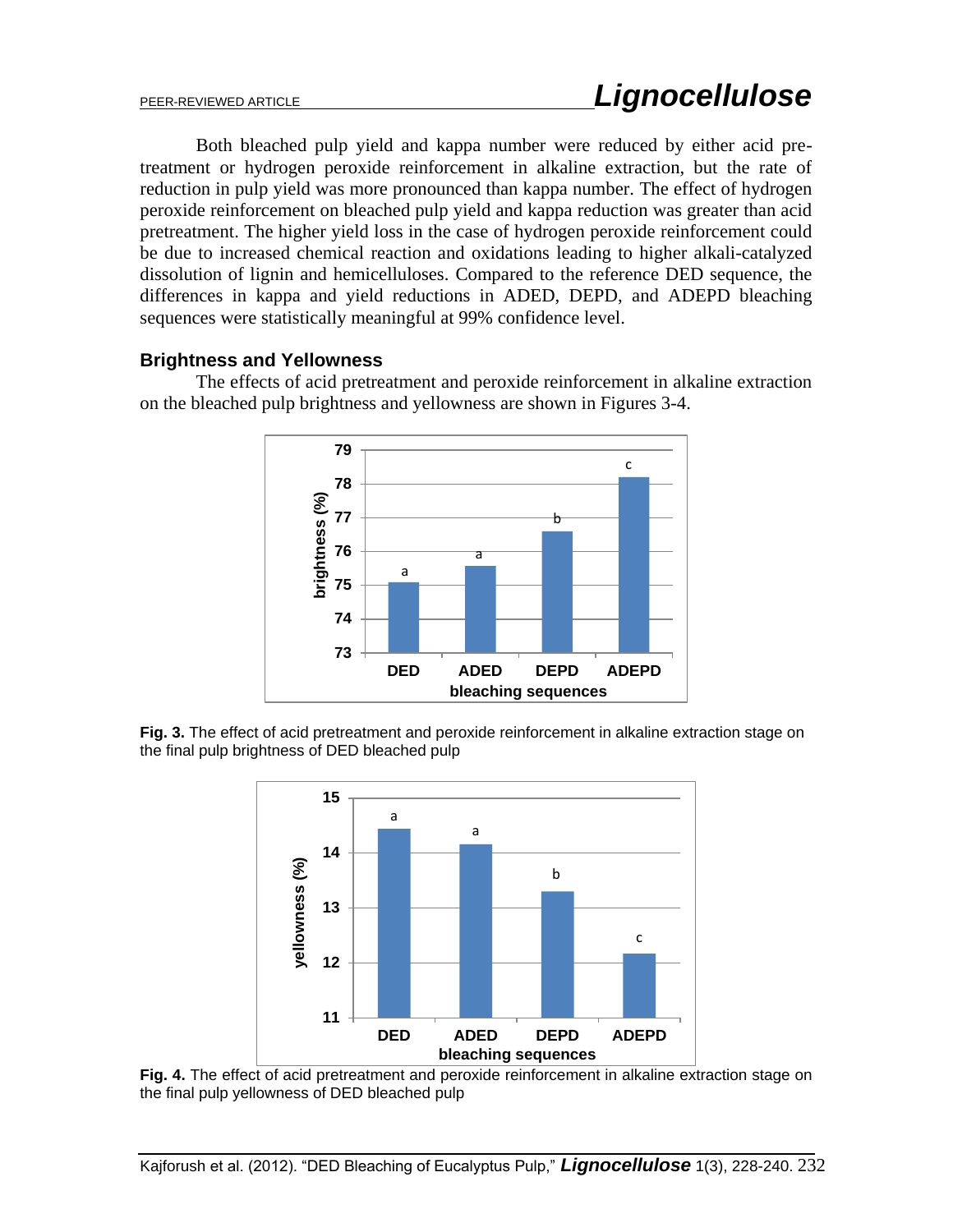The brightness was increased and yellowness decreased by both acid pretreatment and hydrogen peroxide reinforcement in E stage, as compared to the reference DED bleaching sequence, and the differences were statistically significant at 99% confidence level. However, the effect of hydrogen peroxide reinforcement on increasing brightness and decreasing yellowness was greater than acid pretreatment. Using peroxide in alkaline extraction not only extended lignin oxidation and its dissolution, but also inhibited alkali yellowing, thus leading to increased brightness with a lower yellowness. However, the highest brightness and lowest yellowness were observed in the case of the ADEpD bleaching sequence, which demonstrated the effect of acid pretreatment on pacifying the HexA groups and increasing the efficiency of chlorine dioxide at a constant kappa factor.

### *L***,** *a***, and** *b* **Factors**

The effects of acid pretreatment and peroxide reinforcement in alkaline extraction on *L*, *a*, and *b* factors of the bleached pulps are shown in Figures 5-7.



**Fig. 5.** The effect of acid pretreatment and peroxide reinforcement in alkaline extraction stage on the *L* factor of DED bleached pulp



**Fig. 6.** The effect of acid pretreatment and peroxide reinforcement in alkaline extraction stage on the *a* factor of DED bleached pulp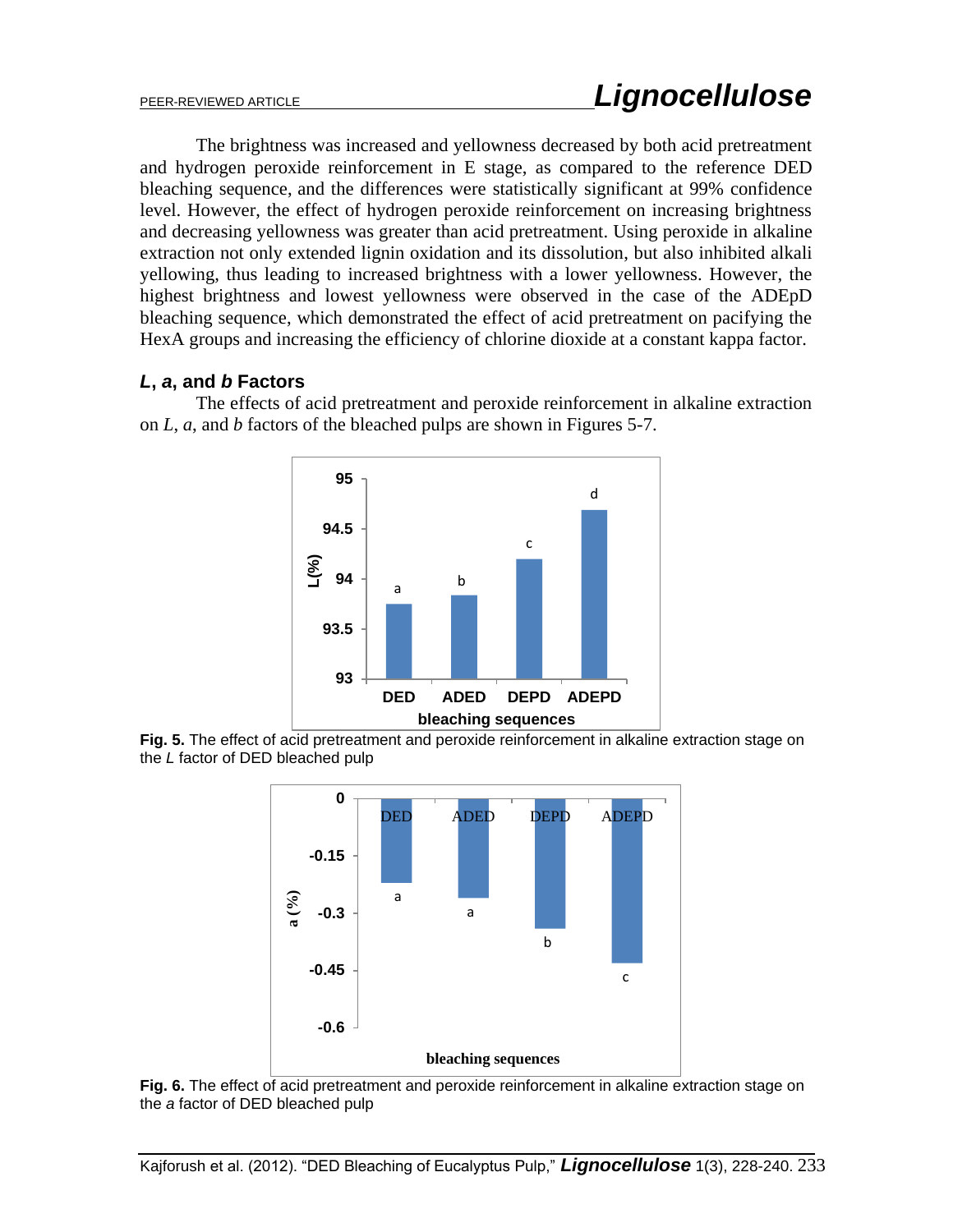

**Fig. 7.** The effect of acid pretreatment and peroxide reinforcement in alkaline extraction stage on the *b* factor of DED bleached pulp

It is clear that by applying both acid pretreatment and peroxide reinforcement in E stage, the lightness (*L*) was increased, with a decrease in *a* and *b* shades, which led to an increase in whiteness, brightness, and bluish shade and a decrease in yellowish shade. However, a greater increase in L and a more pronounced decrease in *a* and *b* factors than the acid pretreatment occurred in case of peroxide reinforcement. These differences were statistically significant at a 99% confidence level. Moreover, the highest *L* and the lowest *a* and *b* factors were observed in the ADEpD bleaching sequence, showing the combined positive effects of acid pretreatment on relative removal of HexA groups and oxidative reactions of hydrogen peroxide to remove and modify lignin and chromophoric groups, thus increasing the efficiency of chlorine dioxide at a constant kappa factor.

### **Opacity**

The effects of acid pretreatment and peroxide reinforcement in alkaline extraction on opacity and light absorption and scattering coefficients of the bleached pulps using different bleaching sequences are shown in Figures 8 and 9, respectively. The light scattering coefficient (*S*) depends on the free un-bonded surface of fibers or the bulk of paper, while the light absorption coefficient (*K*) directly depends on the concentration of light-absorbing chromophoric groups or types and amounts of residual lignin. The opacity increases when both *S* and *K* are increased. The results showed that by applying both an acid stage and peroxide reinforcement in the E stage, *S* increased, while a decrease was observed for *K* and opacity. The decrease in *K* was due to a reduction in light-absorbing groups, including partial removal of HexA in the A stage, as well as a reduction of kappa and partial oxidation of chromophoric groups in the Ep stage, compared to the reference DED bleaching sequence. The light scattering coefficient increased, due to a reduction in *K*, which was also the main cause for the reduction of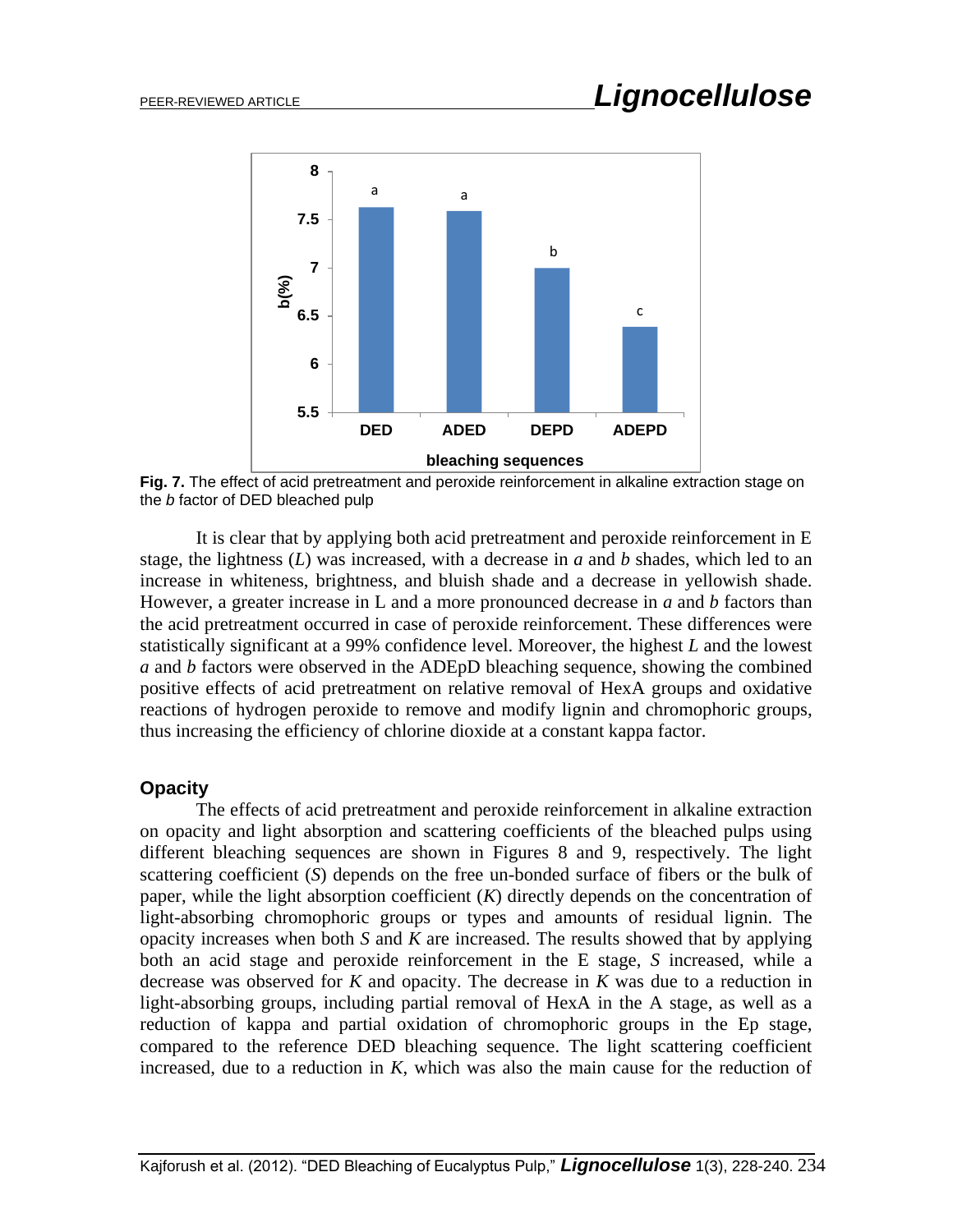opacity, despite the increase in *S*. However, the effect of peroxide reinforcement in the E stage on reduction of *K* and opacity was greater than acid pretreatment.



**Fig. 8.** The effect of acid pretreatment and peroxide reinforcement in alkaline extraction stage in DED bleaching on paper opacity



**Fig. 9.** The effect of acid pretreatment and peroxide reinforcement in alkaline extraction stage in DED bleaching on light scattering and absorption coefficients of paper

### **Bulk and Air Resistance**

The effects of acid pretreatment and peroxide reinforcement in alkaline extraction in DED bleaching sequence on bulk and air resistance of paper are shown in Figs. 10-11.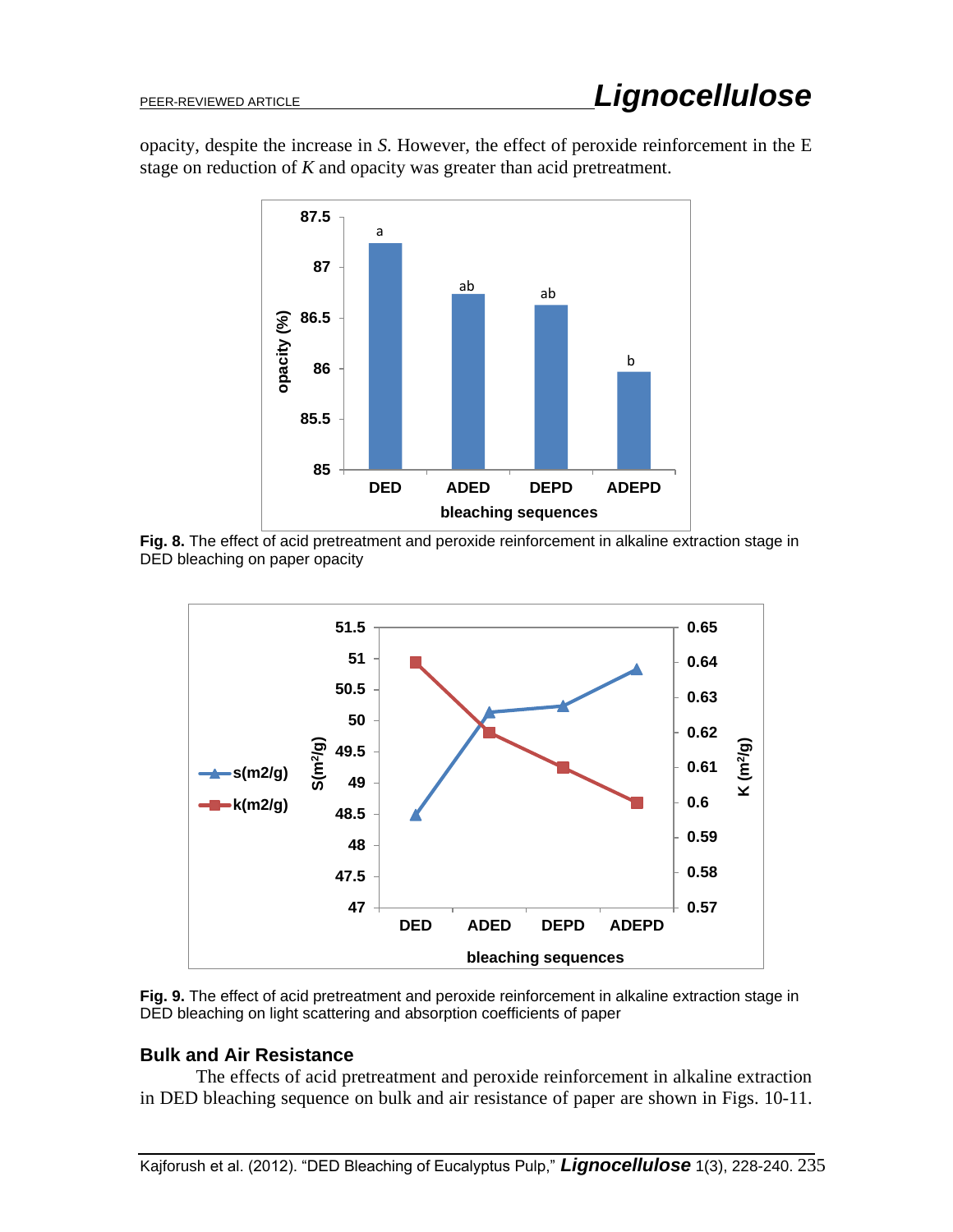Bulk, which is defined as volume per unit weight of paper, is an important property of mechanical printing papers that influences the scattering coefficient, opacity, and printability. Air resistance is used to determine the porosity of paper, which is defined as the ratio of pore volume to paper volume. Air resistance increases when density is increased or when bulk is decreased. The results showed that while the bulk of paper was increased by acid pretreatment, it was reduced by peroxide reinforcement in the DED bleaching sequence. The opposite results were observed for air resistance properties. The higher bulk and lower air resistance in the case of acid pretreatment may be due to higher dissolution of hemicelluloses, which could lead to reduced relative bonded area. The generation of carboxylic groups in oxidative reactions of peroxide reinforced alkali extraction (Gierer, 1982) may be a reason to produce lower bulk and higher air resistance due to higher WRV and improved fiber-to-fiber bonding (Lindstrom and Carlsson (1982).



**Fig. 10.** The effect of acid pretreatment and peroxide reinforcement in alkaline extraction stage in DED bleaching on bulk of paper



**Fig. 11.** The effect of acid pretreatment and peroxide reinforcement in alkaline extraction stage in DED bleaching on air resistance of paper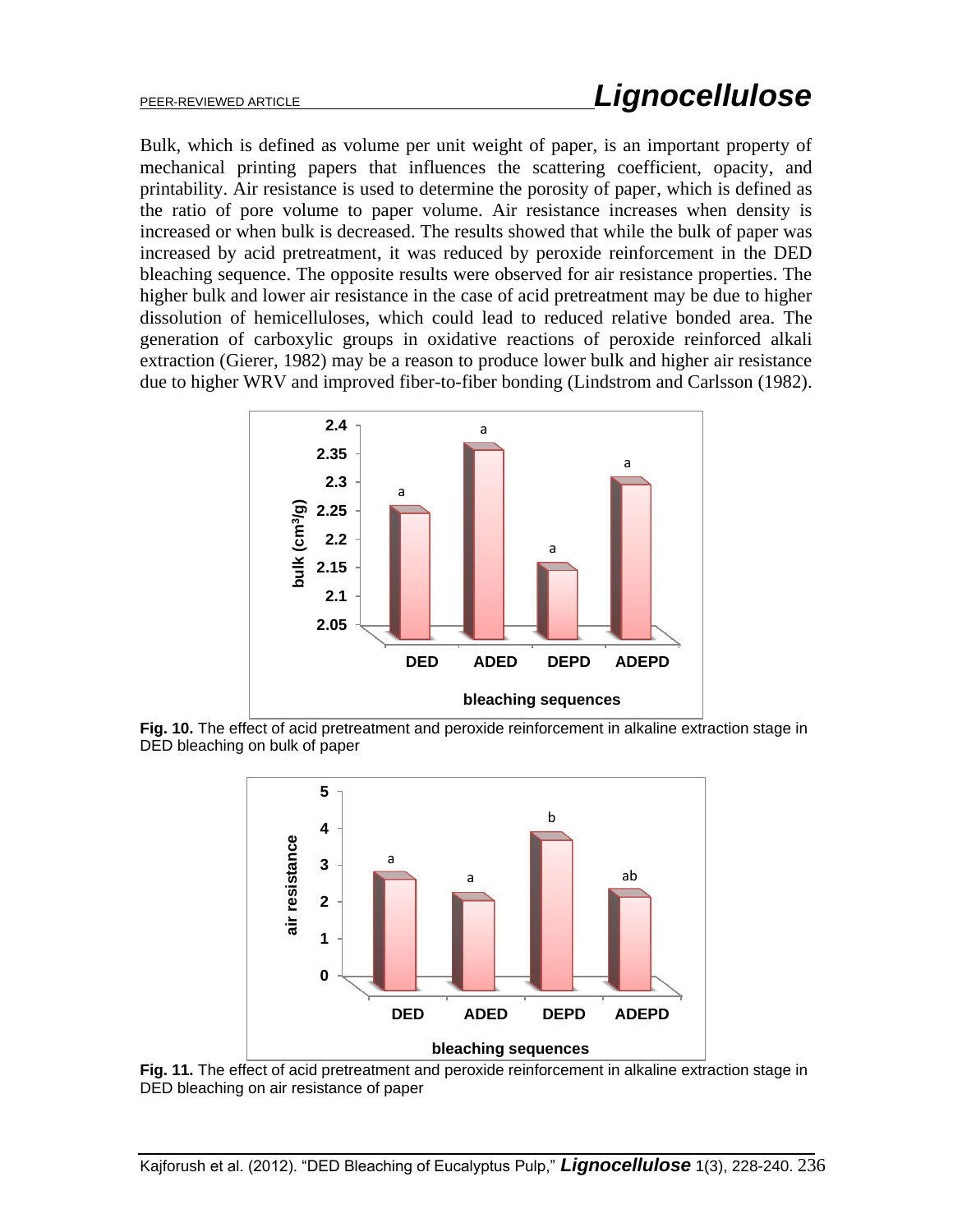#### **Strength Properties**

The effects of acid pretreatment and peroxide reinforcement in alkaline extraction in DED bleaching sequences on tensile, burst, and tear strength of paper are shown in Figs. 12-14. In comparison with the reference DED bleaching sequence, by applying acid pretreatment (ADED or ADEpD bleaching sequence), burst, tensile, and tear strength were reduced. The differences were statistically insignificant for tensile and burst strength, but were significant in case of tear strength. However, in the case of hydrogen peroxide reinforcement in the E stage without any acid pretreatment (DEpD bleaching sequence), the burst, tensile, and tear strength properties of paper increased, compared to pulps bleached using the reference DED sequence. The differences were statistically significant only for tear strength. The higher strength properties obtained from hydrogen peroxide reinforcement in E stage may be due to higher inter-fiber bonding development through the generation of new carboxyl groups, as was indicated by lower bulk, higher air resistance, and lower opacity. The opposite is true for acid pretreatment stage.



**Fig. 12.** The effect of acid pretreatment and peroxide reinforcement in alkaline extraction stage in DED bleaching on tensile strength of paper



**Fig. 13.** The effect of acid pretreatment and peroxide reinforcement in alkaline extraction stage in DED bleaching on burst strength of paper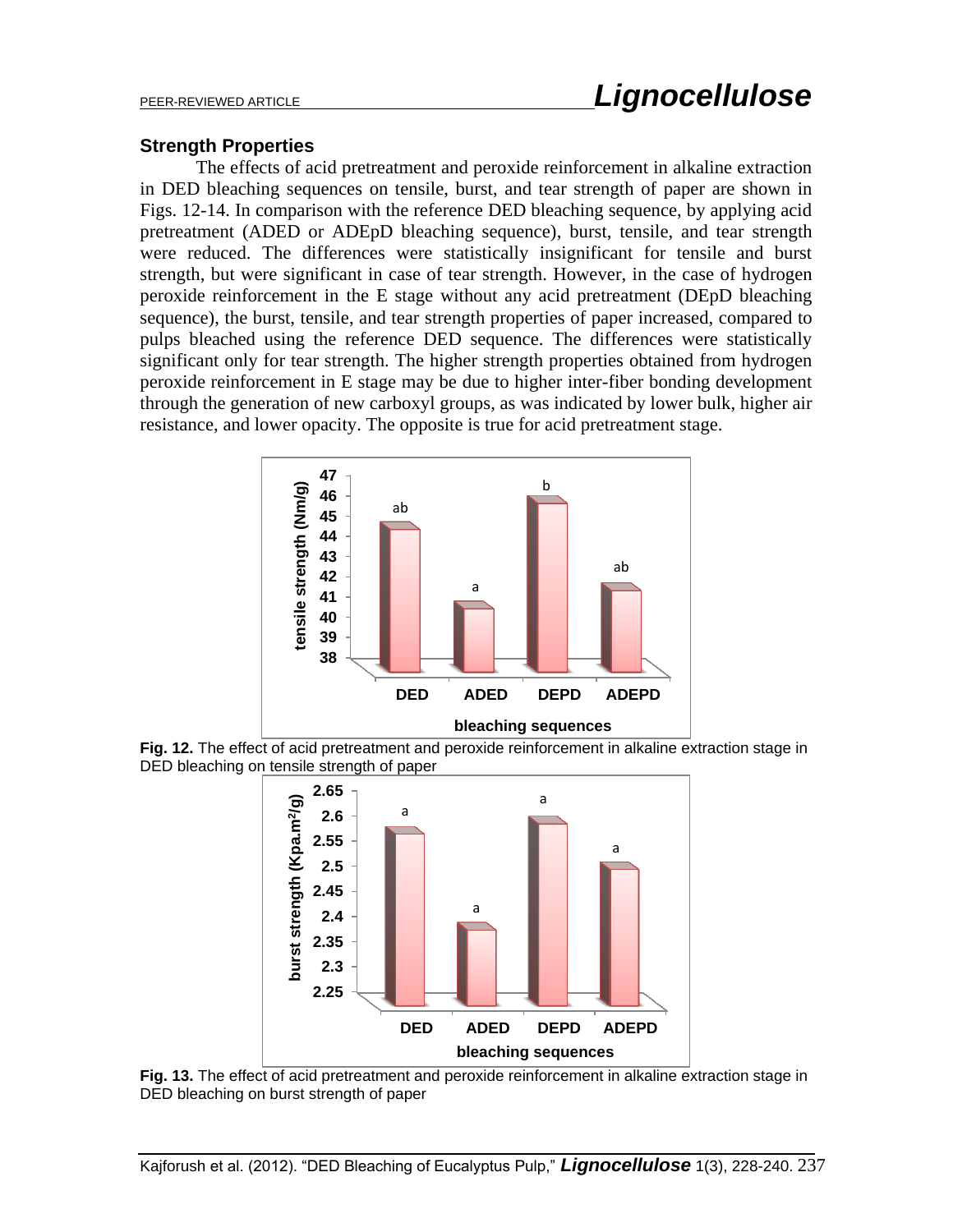

**Fig. 14.** The effect of acid pretreatment and peroxide reinforcement in alkaline extraction stage in DED bleaching on tear strength of paper

### **CONCLUSIONS**

*Eucalyptus camaldulensis*, although it is a hardwood species, has an exceptionally high lignin content, similar to softwoods (about 30%). The bleachable kraft pulp from this species also has a high kappa number (about 30) at a screened pulp yield of about 40%. Thus, when oxygen delignification is not used, a higher kappa factor may be necessary to achieve high brightness in the DED bleaching sequence. Thus, the final brightness of DED bleached pulp of *Eucalyptus camaldulensis*, even at the high kappa factor of 0.4 in D0 stage, was relatively low (about 75%). Compared to the reference D0ED1 bleaching sequence, the effects of acid pretreatment (A stage) and peroxide reinforcement in alkaline extraction (EP *versus* E stage) on optical and strength properties of pulp were investigated in the present paper. The major findings are as follows:

- 1. Both bleached pulp yield and kappa number were reduced by either acid pretreatment or hydrogen peroxide reinforcement, but the rate of reduction in pulp yield was more pronounced than kappa number. The effect of hydrogen peroxide reinforcement was greater in reduction of bleached pulp yield and kappa number.
- 2. Brightness was increased and yellowness was decreased by both treatments. However, hydrogen peroxide reinforcement was more effective in increasing brightness and decreasing yellowness.
- 3. Lightness (*L*) was increased with decrease in *a* and *b* shades by both treatments. This may lead to an increase in whiteness and bluish shade and a decrease in yellowish shade. However, a greater increase in L and a greater decrease in *a* and *b* factors occurred in case of peroxide reinforcement.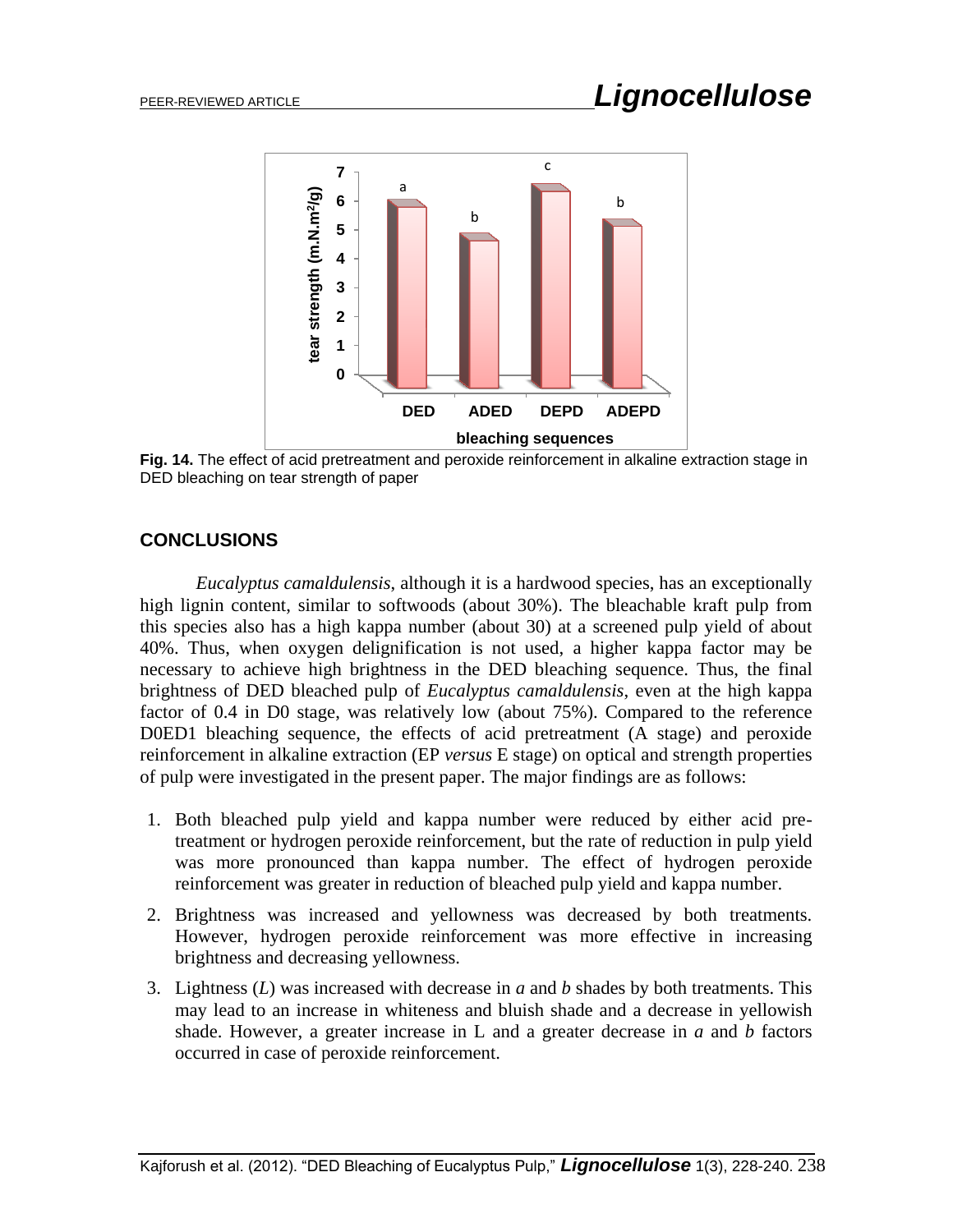- 4. While the bulk of paper was increased by acid pretreatment, it was reduced by peroxide reinforcement. The opposite results were observed for air resistance properties.
- 5. The light scattering coefficient (*S*) was increased, while a decrease was observed for the light absorption coefficient (*K*) and opacity
- 6. By applying acid pretreatment in the A stage (ADED or ADEpD), burst, tensile, and tear strengths were reduced. The differences were statistically insignificant for tensile and burst strengths, but significant in the case of tear strength. However, in the case of hydrogen peroxide reinforcement in E stage without any acid pretreatment (DEpD), the burst, tensile, and tear strength properties improved.

## **REFERENCES CITED**

- Andrew, J., Chirat, C., Mortha, G., and Grezkawiak, V. (2008). "Modified bleaching sequences for South African hardwood kraft pulps," *Proceedings of International*  Pulp Bleaching Conference, Quebec, Canada.
- Bist, V. (2009). "Modern & Eco-friendly Pulping & BleachingTechniques," one day workshop on Adoption of energy efficient process technologies and energy management practices in Pulp & Paper sector under Energy Conservation Act 2001, 14th February 2007, CPPRI, Saharanpur, India.
- Blechschmidt, J., Gruber, E., Heinemann, S., Koch, G., Krotscheck, A. W., Potthast, A., Putz, H.-J., Ressel, J. B., Schwanninger, M., Sixta, H., and Süss, H.-U. (2006). *Handbook of Pulp, Vol. 1*, H. Sixta (ed.), Wiley-VCH Verlag GmbH & Co. KGAa, Weinheim, Germany.
- Colodette, J. L., Gomes, C. M., Rabelo, M., and Eiras, K. M. M. (2006). "Advances in the eucalyptus kraft pulp bleaching," *Celulosa y Papel ATCP Chile* 22(3), 11.
- Dutt, D., and Tyagi, C. H. (2011) "Comparison of various eucalyptus species for their morphological, chemical, pulp and papermaking charactheristics," *Indian Journal of Chemical Technology* 18, 145-151.
- Gierer, J. (1982). "The chemistry of delignification A general concept Part II," *Holzforchung* 36(2), 55-64.
- Lindstrom, T. and Carlsson, G. (1982), Svensk Papperstidn. 85(150: R146
- Jiang, Z. H., van Lierop, B., and Berry, R. (2000). "Hexenuronic acid groups in pulping and bleaching," *Tappi Journal* 83(1), 167-175.
- Marechal, A. (1993). "Acid extraction of the alkaline wood pulps (kraft or soda/AQ) before or during bleaching, reason and opportunity," *Journal of Wood Chemistry and Technology* 13(2), 261-281.
- Medina, J., Lehtimaa, T., Tervola, P., Vehmaa, J., Pikka, O., and Vuorinen, T. (2008). "Cholorate reduction in eucalyptus pulp bleaching," *TAPPI Engineering, Pulping, Environmental Conference*, August 24-27, Portland, Oregon, USA.
- Nhan, B.T. P., (2004), Influence of bleaching sequences and conditions on *Eucalyptus camaldulensis* kraft pulp properties, PhD thesis, *Asian Institute of Technology, Thailand.*